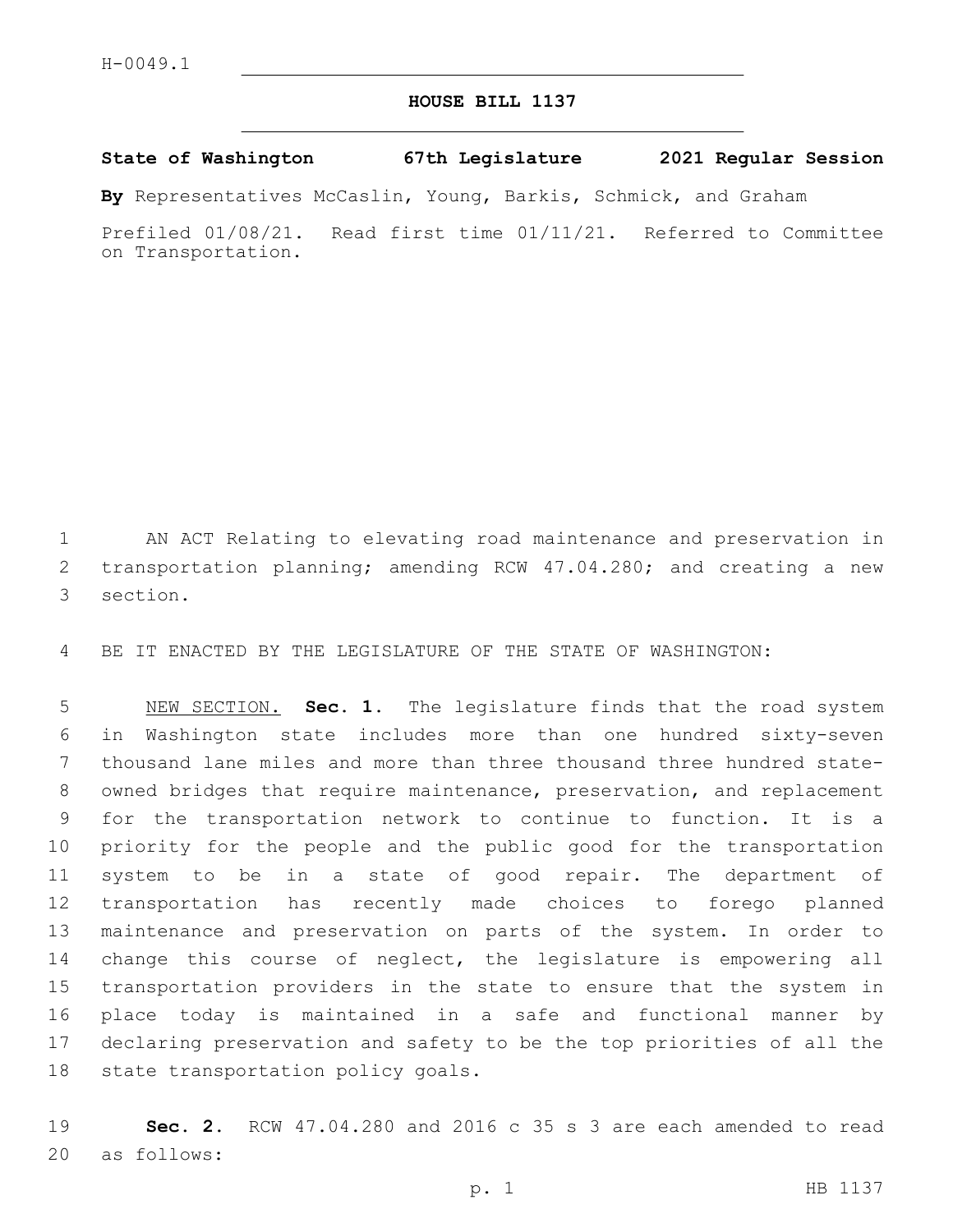(1) It is the intent of the legislature to establish policy goals for the planning, operation, performance of, and investment in, the 3 state's transportation system. ((The policy goals established under this section are deemed consistent with the benchmark categories adopted by the state's blue ribbon commission on transportation on November 30, 2000.)) Public investments in transportation should 7 support achievement of these policy goals:

8 (a) ((Economic vitality: To promote and develop transportation 9 systems that stimulate, support, and enhance the movement of people 10 and goods to ensure a prosperous economy;

11 (b)) Preservation: To maintain, preserve, and extend the life 12 and utility of prior investments in transportation systems and 13 services;

14 (((e)) (b) Safety: To provide for and improve the safety and 15 security of transportation customers and the transportation system;

16 (c) Stewardship: To continuously improve the quality, 17 effectiveness, resilience, and efficiency of the transportation 18 system;

19 (d) Mobility: To improve the predictable movement of goods and 20 people throughout Washington state, including congestion relief and 21 improved freight mobility;

22 (e) Economic vitality: To promote and develop transportation 23 systems that stimulate, support, and enhance the movement of people 24 and goods to ensure a prosperous economy; and

25 (f) Environment: To enhance Washington's quality of life through 26 transportation investments that promote energy conservation, enhance 27 healthy communities, and protect the environment ( $\rightarrow$  and

28 (f) Stewardship: To continuously improve the quality, 29 effectiveness, and efficiency of the transportation system)).

 (2) The powers, duties, and functions of state transportation agencies must be performed in a manner consistent with the policy goals set forth in subsection (1) of this section with preservation 33 and safety being priorities.

34 (3) These policy goals are intended to be the basis for 35 establishing detailed and measurable objectives and related 36 performance measures.

 (4) It is the intent of the legislature that the office of financial management, in consultation with the transportation commission, establish objectives and performance measures for the department and other state agencies with transportation-related